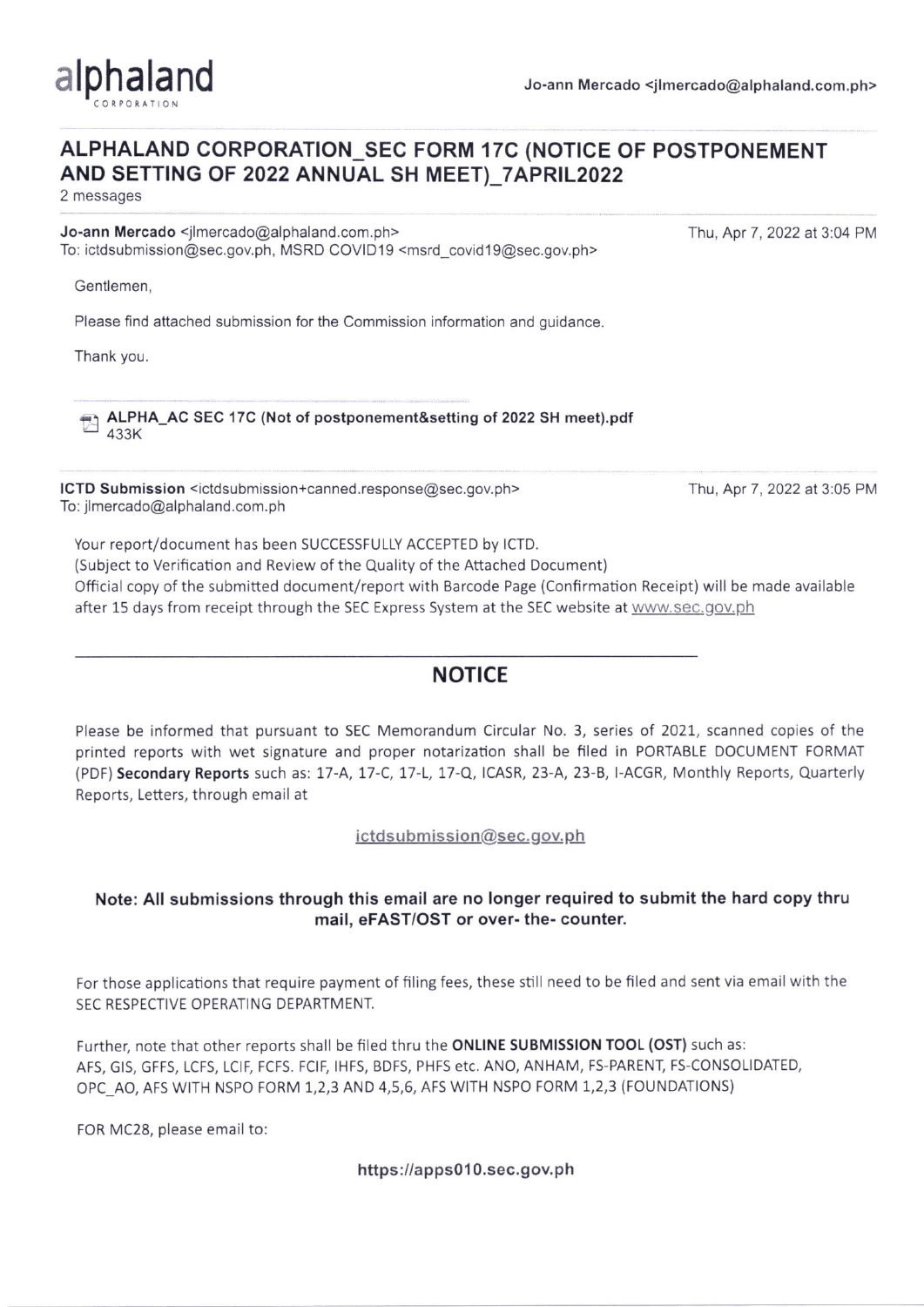### For your information and guidance.

### Thank you and keep safe.

MSRD COVID19 <msrd\_covid19@sec.gov.ph> Thu, Apr 7, 2022 at 3:06 PM To: Jo-ann Mercado <jlmercado@alphaland.com.ph>

Dear Sir/Madam,

Acknowledging receipt of your email below with its attachments.

Thank you.

Regards,

MARKETS AND SECURITIES REGULATION DEPARTMENT PHILIPPINE SECURITIES AND EXCHANGE COMMISSION [Quoted text hidden]

ALPHA\_AC SEC 17C (Not of postponement&setting of 2022 SH meet).pdf 433K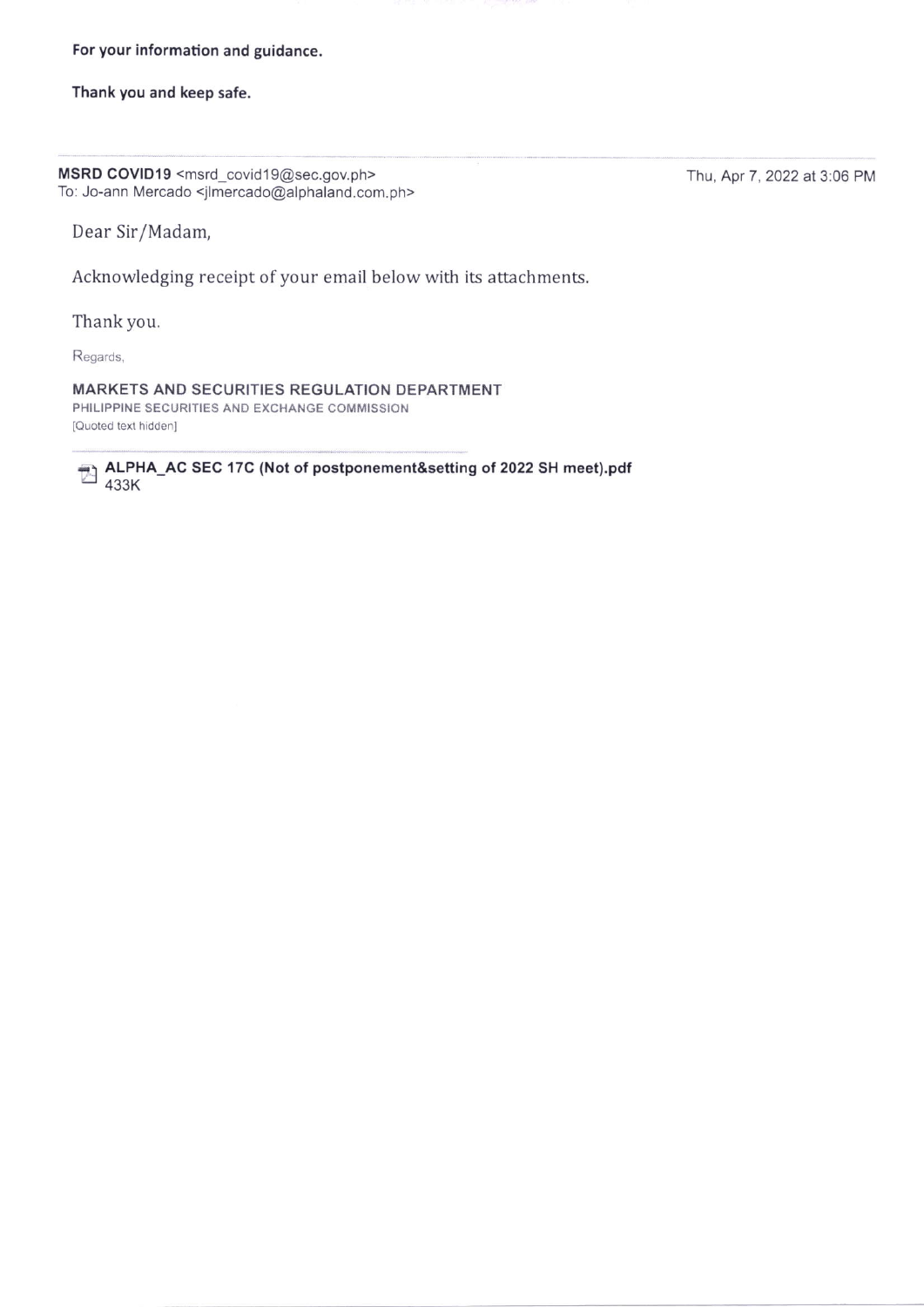## SECURITIES AND EXCHANGE COMMISSION

## sEc FoRM 17-C

## CURRENT REPORT UNDER SECTION 17 OF THE SECURITIES REGULATION CODE AND SRC RULE 17.2(c) THEREUNDER

1. 6 Aprit 2022 Date of Report (Date of earliest event reported) 2. SEC ldentification Number 183835 3. BIR Tax ldentification No. 001-746-612 4. ALPHALAND CORPORATION Exact name of issuer as specified in its charter 5. Metro Manila, Philippines 6. (SEC Use Only) Province, country or other jurisdiction lndustry Ctassification Code: of incorporation 7. Alphaland Makati Place, 7232 Ayala Ave. Ext. cor. Malugay St., Makati City Address of principal office Postal Code 1209 8. +632 5337 2031 lssuer's tetephone number, inctuding area code 9. None Former name or former address, if changed since last report 10. Securities registered pursuant to Sections 8 and '12 of the SRC or Sections 4 and 8 of the RSA Title of Each Class Number of Shares of Common Stock Outstanding and Amount of Debt Outstanding

Common Shares

27,008,993,720

11. lndicate the item numbers reported herein: ltem 9

### Item 9. Other Events / Developments - Postponement of Annual Stockholders Meeting

The Company would like to advise the Commission that in a meeting held on April 6, 2022, the Executive committee of the Board of Directors of the Company approved the following: (i) postponement of the 2022 Annual Meeting of the Stockholders of the Company from the last Wednesday of May 2022, as stated in the By Laws, to May 26, 2022; (ii) setting May 11, 2022 as the Record Date; (iii) the conduct of the annual stockholders' meeting, or any postponements or adjournments thereof, via remote communication, and the conduct of voting in absentia, as permitted under the Revised Corporation Code and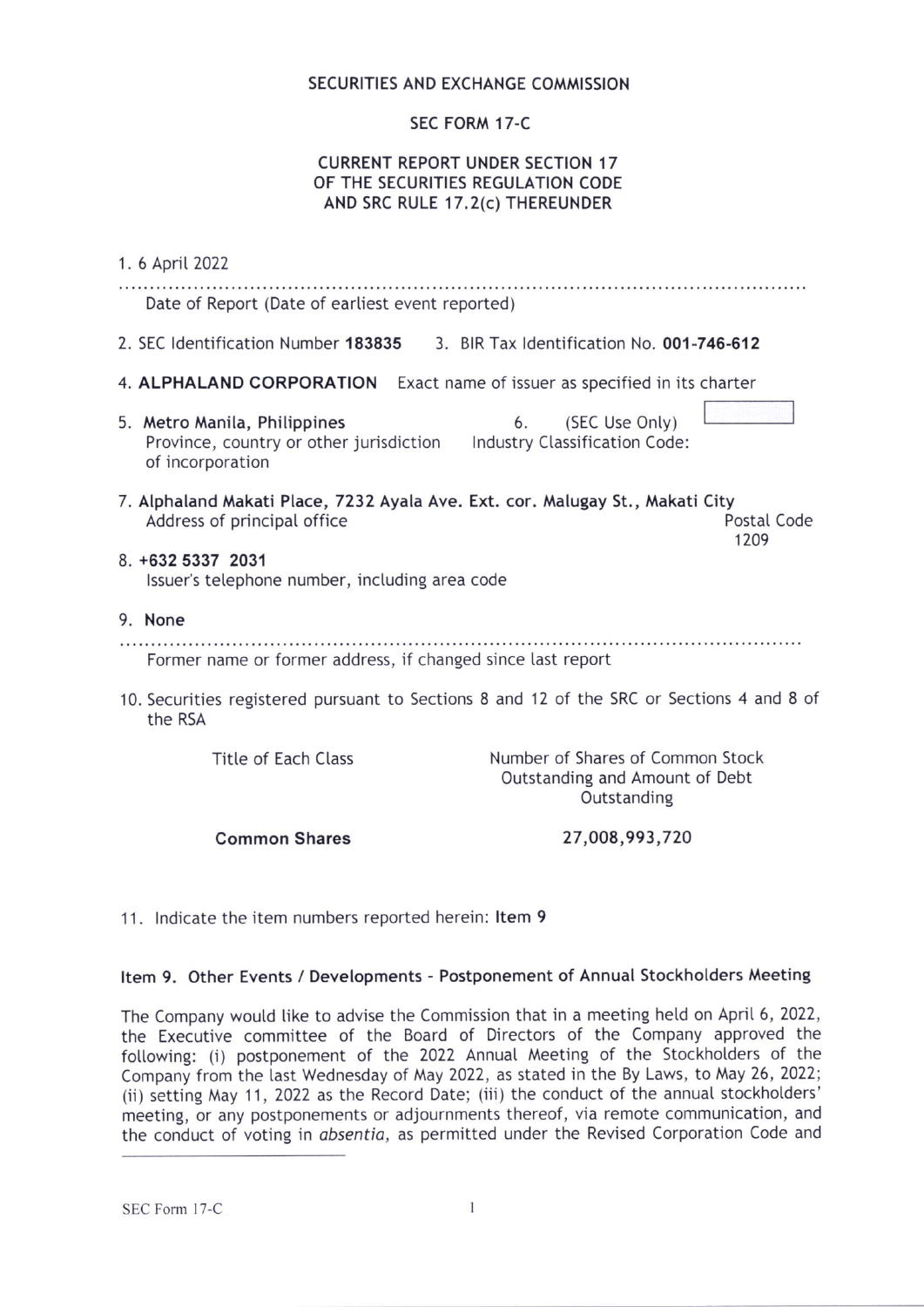SEC Memorandum Circular No. 6, Series of 2020; and (iv) the authority of the President to approve the internal procedures embodying the mechanism for participation at the 2022 annual stockholders' meeting through remote communication and voting in obsentia.

### SIGNATURES

Pursuant to the requirements of the Securities Regulation Code, the Issuer has duly caused this report to be signed on its behalf by the undersigned hereunto duty authorized.

ALPHALAND CORPORATION lssuer

7 April2072 Date